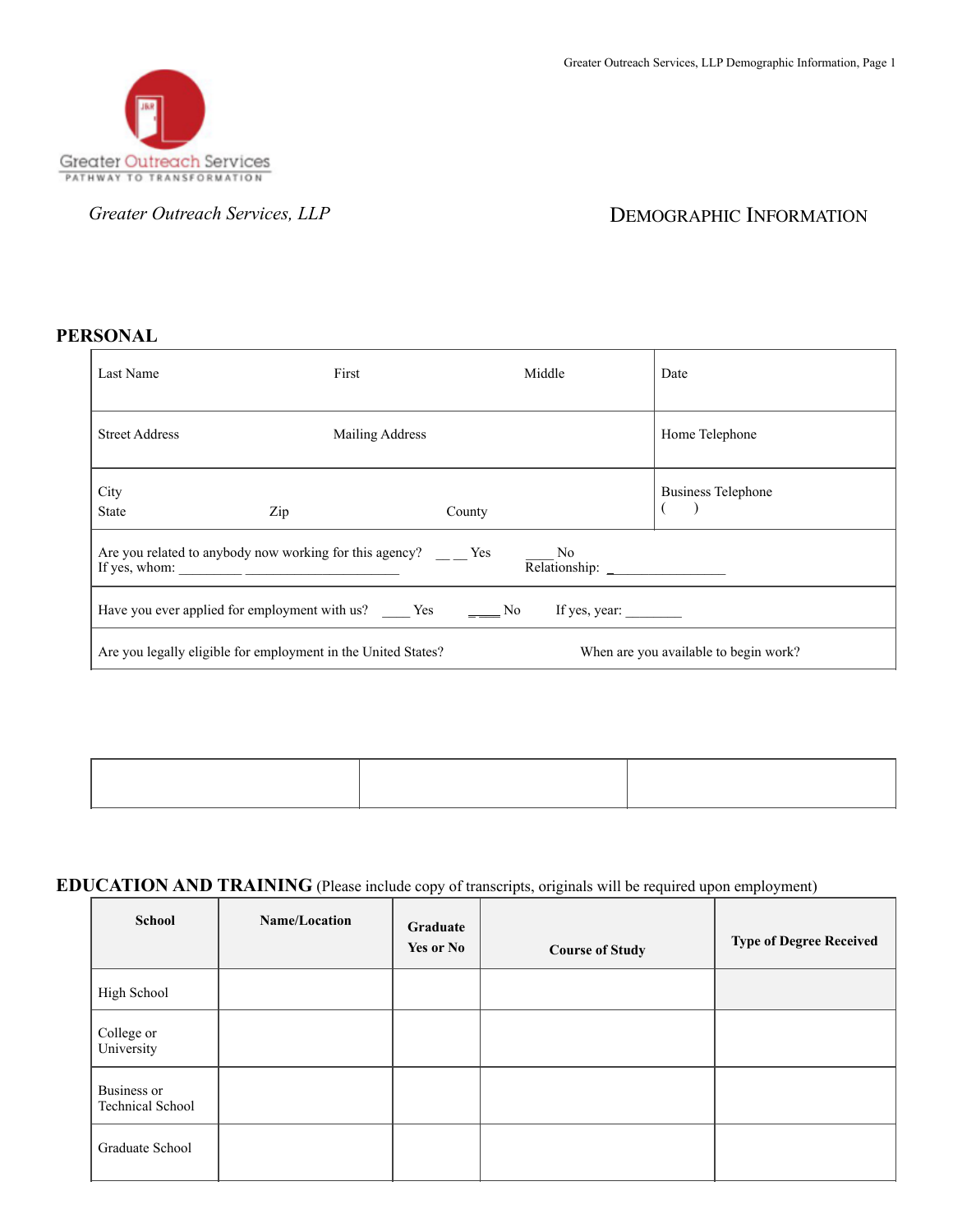|                                                                                                                                                                                      |                    | Greater Outreach Services, LLP Demographic Information, Page 2 |              |
|--------------------------------------------------------------------------------------------------------------------------------------------------------------------------------------|--------------------|----------------------------------------------------------------|--------------|
| Other special training or skills (languages, machine operation, etc.)<br>Medical Transcription _______ Typing (specify wpm ________<br>Software (Circle):<br>Word<br>Excel<br>Other: | Desktop Publishing | Dictation<br>Calculator<br>Windows                             | Shorthand    |
|                                                                                                                                                                                      |                    |                                                                |              |
| List fields of work for which you are licensed, registered, or certified:<br>Registration<br>Registration                                                                            | State<br>State     | Number<br>Number                                               | Date<br>Date |
| License Type                                                                                                                                                                         | NPI no.            | Taxonomy                                                       |              |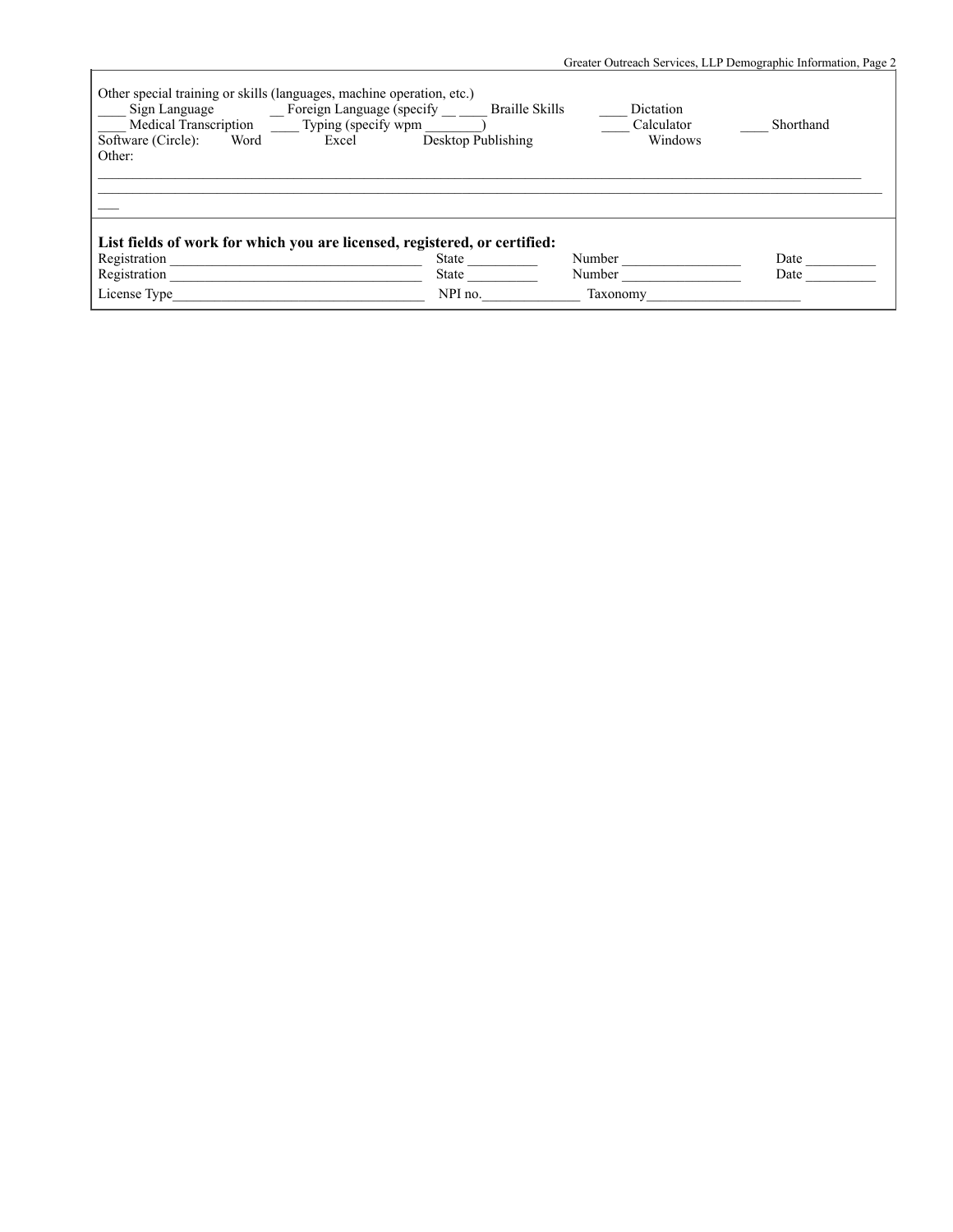## **EMPLOYMENT HISTORY** (Please give accurate, complete, full-time and part-time employment. Start with your present or most recent employer. **(SEE RESUME is not acceptable.)**

| Current or Last Employer:                                                                                                           |                                                                                            | Job Title:               |
|-------------------------------------------------------------------------------------------------------------------------------------|--------------------------------------------------------------------------------------------|--------------------------|
| Address:                                                                                                                            |                                                                                            | <b>Starting Salary</b>   |
| Supervisor:<br>Telephone:                                                                                                           |                                                                                            | Current/Ending Salary    |
| Reason for Leaving:                                                                                                                 |                                                                                            | May we contact employer? |
| Employed (state month/year)<br>Full Time: From<br>$To$ <sub>_____</sub><br>Part Time: From<br>To<br>If part time, hours per week? ( | List major duties:<br>If supervisor responsibility, number of employees supervised by you: |                          |

| Employer: :                                                                                                          |                                                                                            | Job Title:                      |
|----------------------------------------------------------------------------------------------------------------------|--------------------------------------------------------------------------------------------|---------------------------------|
| Address:                                                                                                             |                                                                                            | Starting Salary \$<br>Per       |
| Supervisor:<br>Telephone:                                                                                            |                                                                                            | Current/Ending Salary \$<br>Per |
| Reason for Leaving:                                                                                                  |                                                                                            |                                 |
| Employed (state month/year)<br>Full Time: From _________<br>Part Time: From<br>To<br>If part time, hours per week? ( | List major duties:<br>If supervisor responsibility, number of employees supervised by you: |                                 |

| Employer:                                            |                                                                      | Job Title:                      |
|------------------------------------------------------|----------------------------------------------------------------------|---------------------------------|
| Address:                                             |                                                                      | Starting Salary \$<br>Per       |
| Supervisor:<br>Telephone:                            |                                                                      | Current/Ending Salary \$<br>Per |
| Reason for Leaving:                                  |                                                                      |                                 |
| Employed (state month/year)<br>Full Time: From<br>To |                                                                      |                                 |
| If part time, hours per week? (                      | If supervisor responsibility, number of employees supervised by you: |                                 |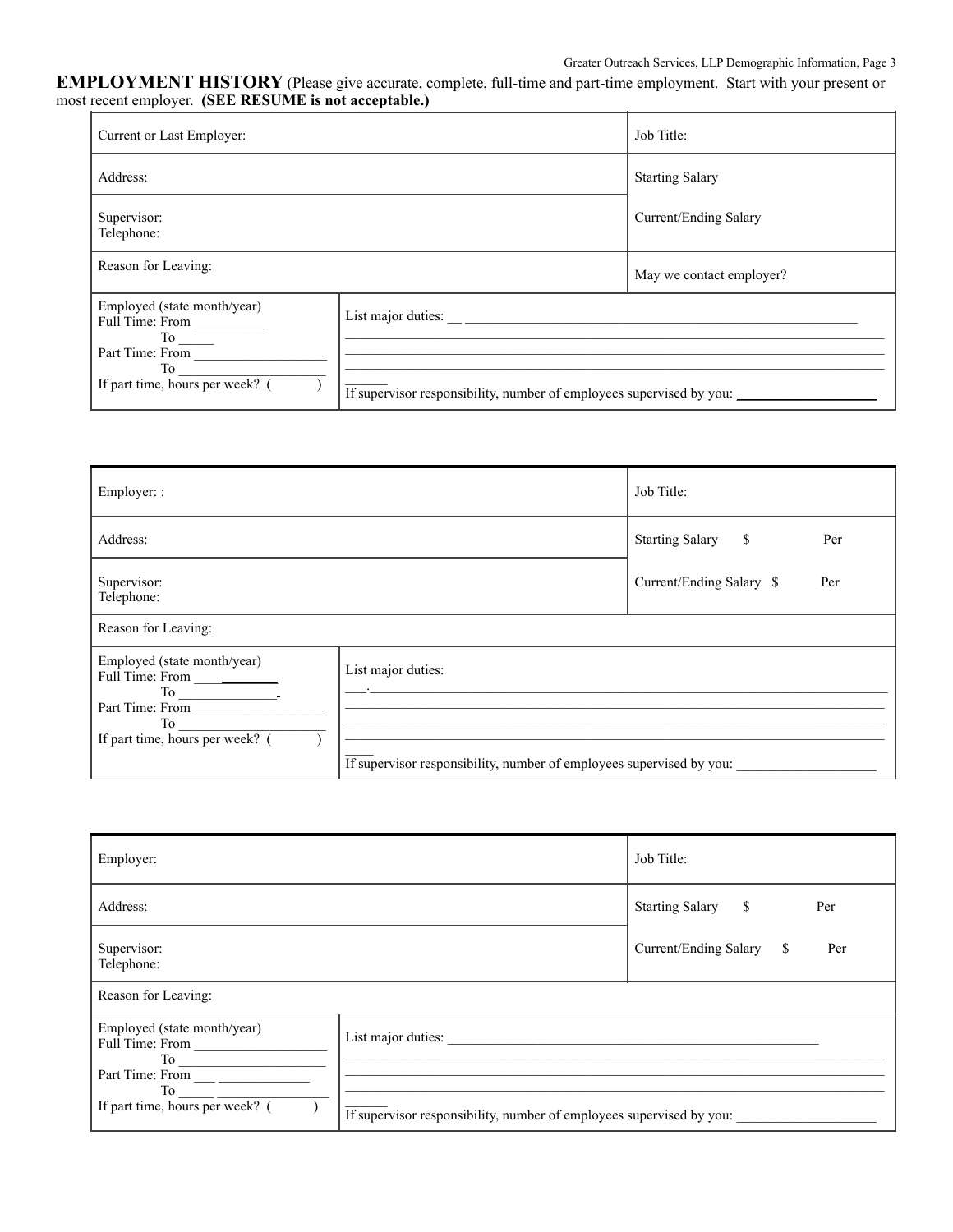| Employer:                                                                                                  |                                                                                            | Job Title:             |           |
|------------------------------------------------------------------------------------------------------------|--------------------------------------------------------------------------------------------|------------------------|-----------|
| Address:                                                                                                   |                                                                                            | <b>Starting Salary</b> | \$<br>Per |
| Supervisor:<br>Telephone:                                                                                  |                                                                                            | Current/Ending Salary  | \$<br>Per |
| Reason for Leaving:                                                                                        |                                                                                            |                        |           |
| Employed (state month/year)<br>Full Time: From<br>Part Time: From<br>To<br>If part time, hours per week? ( | List major duties:<br>If supervisor responsibility, number of employees supervised by you: |                        |           |

## **EMPLOYMENT HISTORY** (cont) **(SEE RESUME is not acceptable.)**

| Employer:                                                                                                                                   |                                                                                            | Job Title:               |               |     |
|---------------------------------------------------------------------------------------------------------------------------------------------|--------------------------------------------------------------------------------------------|--------------------------|---------------|-----|
| Address:                                                                                                                                    |                                                                                            | <b>Starting Salary</b>   | <sup>\$</sup> | Per |
| Supervisor:<br>Telephone:                                                                                                                   |                                                                                            | Current/Ending Salary    | <sup>\$</sup> | Per |
| Reason for Leaving:                                                                                                                         |                                                                                            | May we contact employer? |               |     |
| Employed (state month/year)<br>Full Time: From<br>$To \underline{\hspace{1cm}}$<br>Part Time: From<br>To<br>If part time, hours per week? ( | List major duties:<br>If supervisor responsibility, number of employees supervised by you: |                          |               |     |

| Employer:                 | Job Title:                          |
|---------------------------|-------------------------------------|
| Address:                  | <b>Starting Salary</b><br>Per<br>\$ |
| Supervisor:<br>Telephone: | Current/Ending Salary \$<br>Per     |
| Reason for Leaving:       |                                     |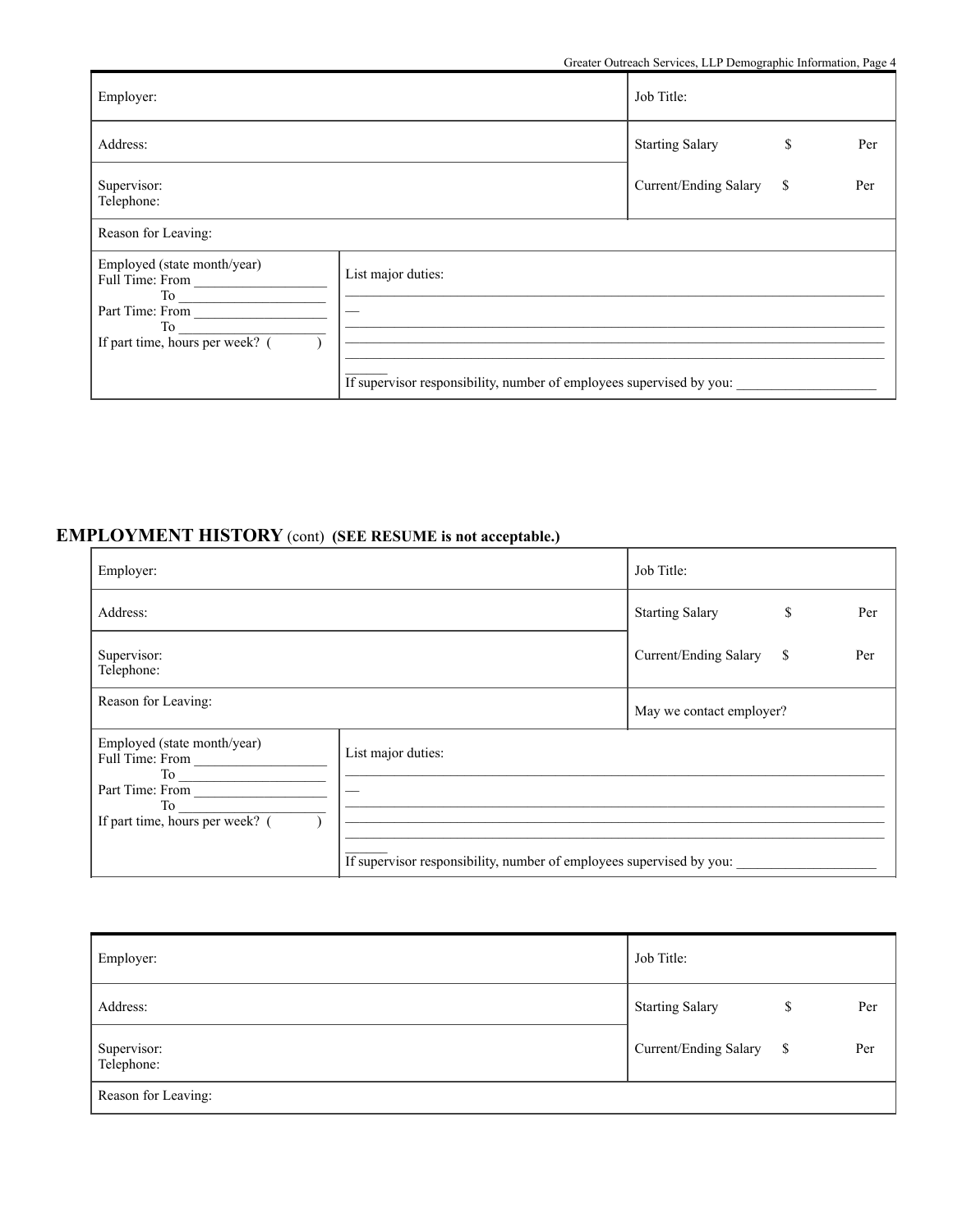Greater Outreach Services, LLP Demographic Information, Page 5

| Employed (state month/year)<br>Full Time: From | List major duties:                                                   |
|------------------------------------------------|----------------------------------------------------------------------|
|                                                |                                                                      |
| Part Time: From                                |                                                                      |
| To                                             |                                                                      |
| If part time, hours per week? (                |                                                                      |
|                                                |                                                                      |
|                                                | If supervisor responsibility, number of employees supervised by you: |

| Employer:                                                                                                  |                                                                                            | Job Title:             |               |     |
|------------------------------------------------------------------------------------------------------------|--------------------------------------------------------------------------------------------|------------------------|---------------|-----|
| Address:                                                                                                   |                                                                                            | <b>Starting Salary</b> | \$            | Per |
| Supervisor:<br>Telephone:                                                                                  |                                                                                            | Current/Ending Salary  | <sup>\$</sup> | Per |
| Reason for Leaving:                                                                                        |                                                                                            |                        |               |     |
| Employed (state month/year)<br>Full Time: From<br>Part Time: From<br>To<br>If part time, hours per week? ( | List major duties:<br>If supervisor responsibility, number of employees supervised by you: |                        |               |     |

| Employer:                                                                                                                                                                                                                                                                                                                                                                                                                            | Job Title:               |    |     |  |  |  |  |
|--------------------------------------------------------------------------------------------------------------------------------------------------------------------------------------------------------------------------------------------------------------------------------------------------------------------------------------------------------------------------------------------------------------------------------------|--------------------------|----|-----|--|--|--|--|
| Address:                                                                                                                                                                                                                                                                                                                                                                                                                             | <b>Starting Salary</b>   | \$ | Per |  |  |  |  |
| Supervisor:<br>Telephone:                                                                                                                                                                                                                                                                                                                                                                                                            | Current/Ending Salary \$ |    | Per |  |  |  |  |
| Reason for Leaving:                                                                                                                                                                                                                                                                                                                                                                                                                  |                          |    |     |  |  |  |  |
| Employed (state month/year)<br>List major duties:<br>Full Time: From<br>Part Time: From<br>To the contract of the contract of the contract of the contract of the contract of the contract of the contract of the contract of the contract of the contract of the contract of the contract of the contract of the contrac<br>If part time, hours per week? (<br>If supervisor responsibility, number of employees supervised by you: |                          |    |     |  |  |  |  |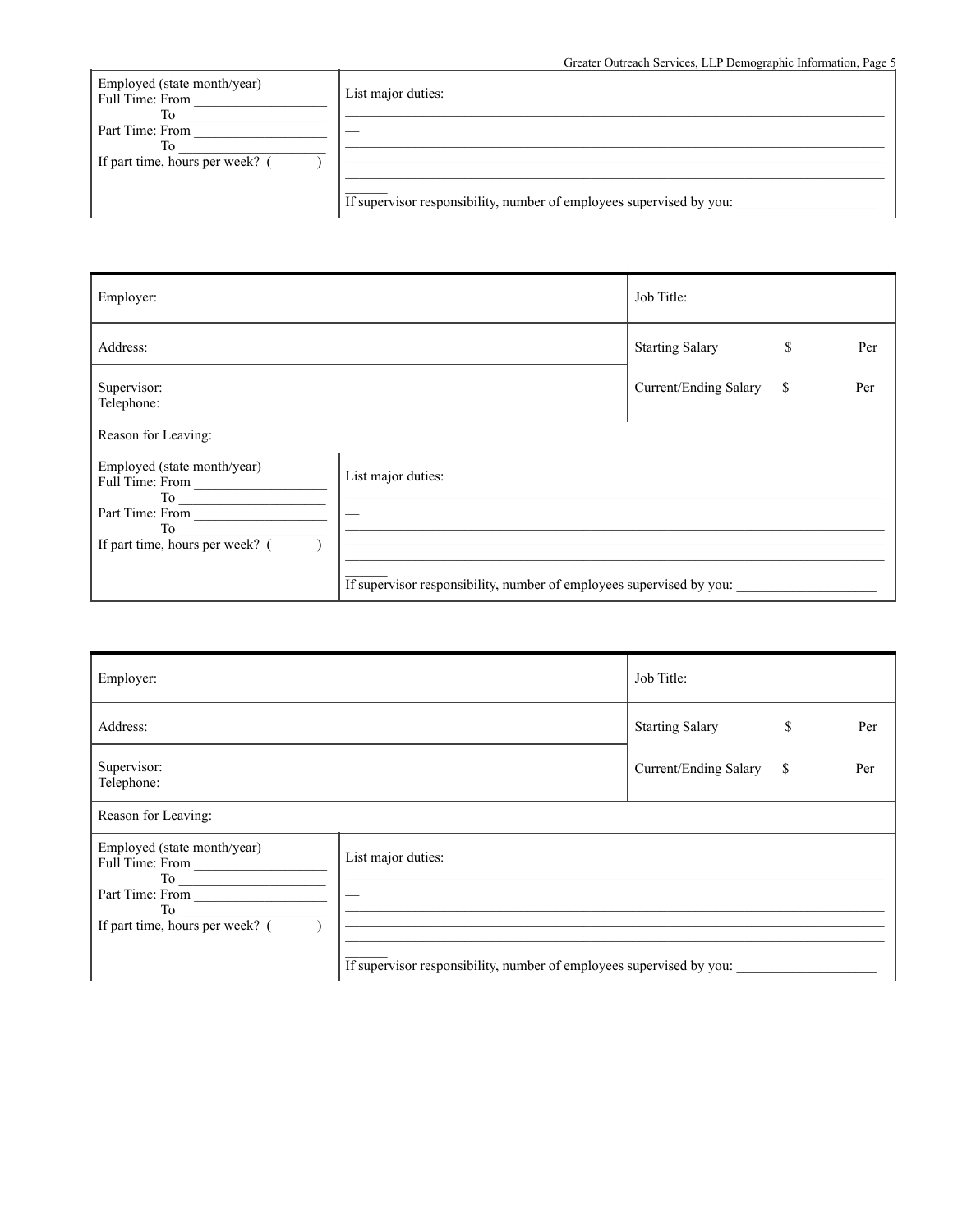| Have you ever been convicted of an offense against the law other than a minor traffic violation? (A conviction does not mean you cannot be<br>hired. The offense and how recently you were convicted will be evaluated in relation to the job for which you are applying.)<br>Yes No (If yes, explain fully on an additional sheet.)                                                                                                                                                                                                                                                                                                                                                                 |               |                       |        |                                             |  |  |
|------------------------------------------------------------------------------------------------------------------------------------------------------------------------------------------------------------------------------------------------------------------------------------------------------------------------------------------------------------------------------------------------------------------------------------------------------------------------------------------------------------------------------------------------------------------------------------------------------------------------------------------------------------------------------------------------------|---------------|-----------------------|--------|---------------------------------------------|--|--|
| Have you served in the U.S. Armed Forces? Yes<br>If yes, were you discharged honorably?<br>Are you a member of the Military Reserves?                                                                                                                                                                                                                                                                                                                                                                                                                                                                                                                                                                | Yes<br>Yes No | No.<br>N <sub>0</sub> |        |                                             |  |  |
| Check the types of work you will accept:<br>Permanent Full-Time                                                                                                                                                                                                                                                                                                                                                                                                                                                                                                                                                                                                                                      |               |                       |        |                                             |  |  |
| Part-Time                                                                                                                                                                                                                                                                                                                                                                                                                                                                                                                                                                                                                                                                                            |               |                       |        |                                             |  |  |
| Seasonal                                                                                                                                                                                                                                                                                                                                                                                                                                                                                                                                                                                                                                                                                             |               |                       |        |                                             |  |  |
| Any of the Above                                                                                                                                                                                                                                                                                                                                                                                                                                                                                                                                                                                                                                                                                     |               |                       |        |                                             |  |  |
| Our agency provides Mental Health and Substance Abuse services in _______________<br>County:                                                                                                                                                                                                                                                                                                                                                                                                                                                                                                                                                                                                         |               |                       |        | Counties. Please indicate your preferences. |  |  |
| Mental Health Substance Abuse<br>Population:                                                                                                                                                                                                                                                                                                                                                                                                                                                                                                                                                                                                                                                         |               |                       | DD.    | Adult<br>Child                              |  |  |
| Salary Expectations:                                                                                                                                                                                                                                                                                                                                                                                                                                                                                                                                                                                                                                                                                 |               |                       |        |                                             |  |  |
| From whom or where did you learn of our agency and this vacancy?                                                                                                                                                                                                                                                                                                                                                                                                                                                                                                                                                                                                                                     |               |                       |        |                                             |  |  |
|                                                                                                                                                                                                                                                                                                                                                                                                                                                                                                                                                                                                                                                                                                      |               |                       |        |                                             |  |  |
|                                                                                                                                                                                                                                                                                                                                                                                                                                                                                                                                                                                                                                                                                                      |               |                       |        |                                             |  |  |
|                                                                                                                                                                                                                                                                                                                                                                                                                                                                                                                                                                                                                                                                                                      |               |                       |        |                                             |  |  |
|                                                                                                                                                                                                                                                                                                                                                                                                                                                                                                                                                                                                                                                                                                      |               |                       |        |                                             |  |  |
|                                                                                                                                                                                                                                                                                                                                                                                                                                                                                                                                                                                                                                                                                                      |               |                       |        |                                             |  |  |
|                                                                                                                                                                                                                                                                                                                                                                                                                                                                                                                                                                                                                                                                                                      |               |                       |        |                                             |  |  |
|                                                                                                                                                                                                                                                                                                                                                                                                                                                                                                                                                                                                                                                                                                      |               |                       |        |                                             |  |  |
|                                                                                                                                                                                                                                                                                                                                                                                                                                                                                                                                                                                                                                                                                                      |               |                       |        |                                             |  |  |
|                                                                                                                                                                                                                                                                                                                                                                                                                                                                                                                                                                                                                                                                                                      |               |                       |        |                                             |  |  |
|                                                                                                                                                                                                                                                                                                                                                                                                                                                                                                                                                                                                                                                                                                      |               |                       |        |                                             |  |  |
|                                                                                                                                                                                                                                                                                                                                                                                                                                                                                                                                                                                                                                                                                                      |               |                       |        |                                             |  |  |
|                                                                                                                                                                                                                                                                                                                                                                                                                                                                                                                                                                                                                                                                                                      |               |                       |        |                                             |  |  |
|                                                                                                                                                                                                                                                                                                                                                                                                                                                                                                                                                                                                                                                                                                      |               |                       |        |                                             |  |  |
| INQUIRIES RELEASE AND CONSENT                                                                                                                                                                                                                                                                                                                                                                                                                                                                                                                                                                                                                                                                        |               |                       |        |                                             |  |  |
| In connection with my application for employment, contract for services, or internship with Greater Outreach Services, LLP Residential<br>Services, I, the undersigned, understand and consent that a consumer report, which may contain public record information, will be requested.<br>This report may include the following types of information: names and dates of previous employers, reason for termination of employment,<br>work experience, etc. I further understand that such report may contain public record information concerning my driving record, credit,<br>bankruptcy proceedings, criminal records, etc., from federal, state and other agencies which maintain such records. |               |                       |        |                                             |  |  |
| I authorize, without reservation, any party or agency contacted by this employer to furnish the above mentioned information. A facsimile or<br>other copy of this release/consent bearing my signature is as valid as the original. For purposes of gathering this information, I agree to<br>supply the following information:<br>Please print the following information                                                                                                                                                                                                                                                                                                                            |               |                       |        |                                             |  |  |
| Last Name                                                                                                                                                                                                                                                                                                                                                                                                                                                                                                                                                                                                                                                                                            | First         |                       | Middle | Maiden                                      |  |  |
| <b>Current Address:</b>                                                                                                                                                                                                                                                                                                                                                                                                                                                                                                                                                                                                                                                                              |               |                       |        | SS#:                                        |  |  |
| City/State/Zip:                                                                                                                                                                                                                                                                                                                                                                                                                                                                                                                                                                                                                                                                                      |               |                       |        | County:                                     |  |  |